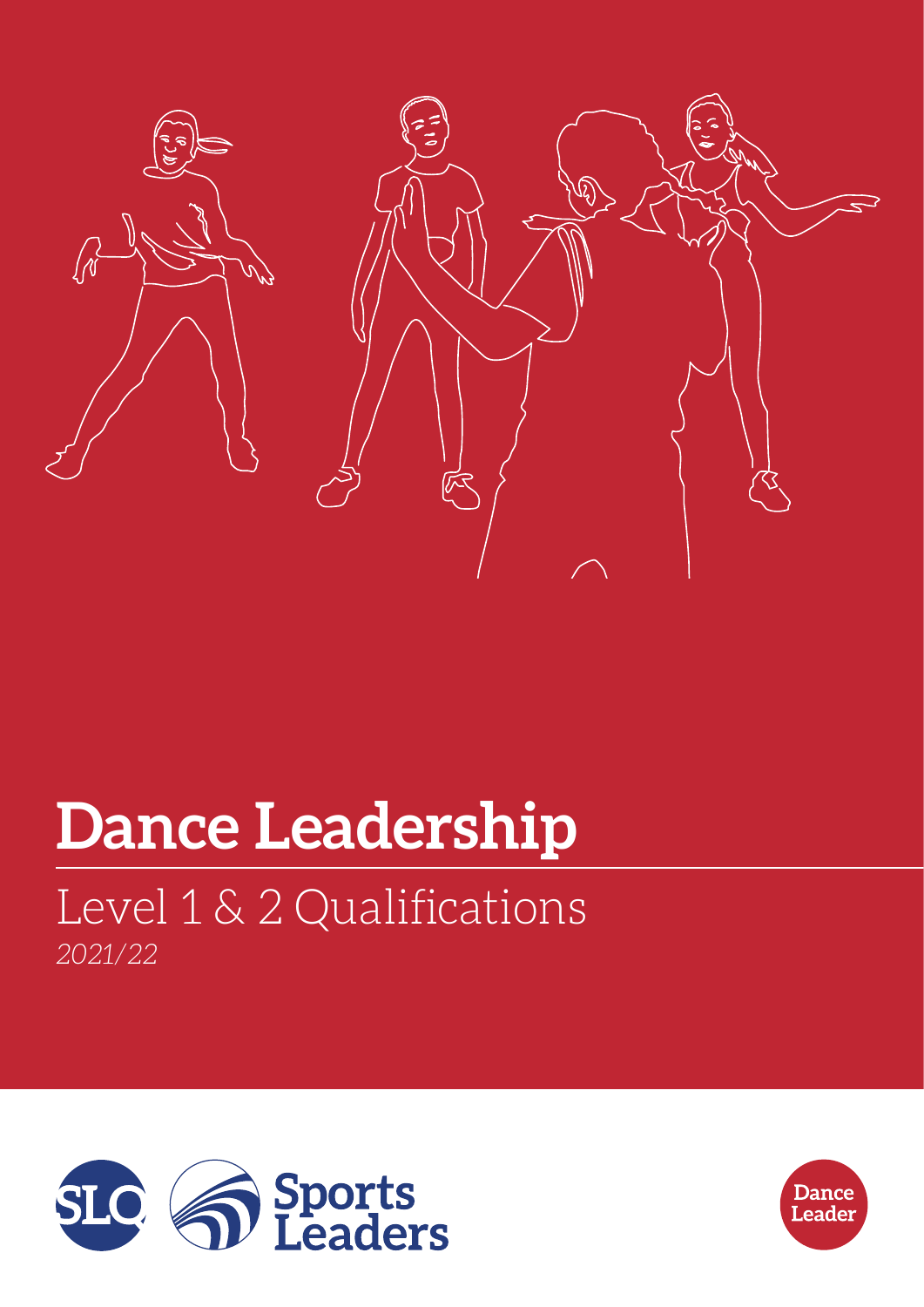## QUALIFICATIONS IN DANCE LEADERSHIP

Dance leadership is the perfect way to diversify your enrichment & leadership offer.

The Level 1 & 2 Qualifications are easy to deliver, helping young people to build their skills, confidence and resilience alongside improving their physical health and wellbeing.

Expand your enrichment offer with Dance Leadership Qualifications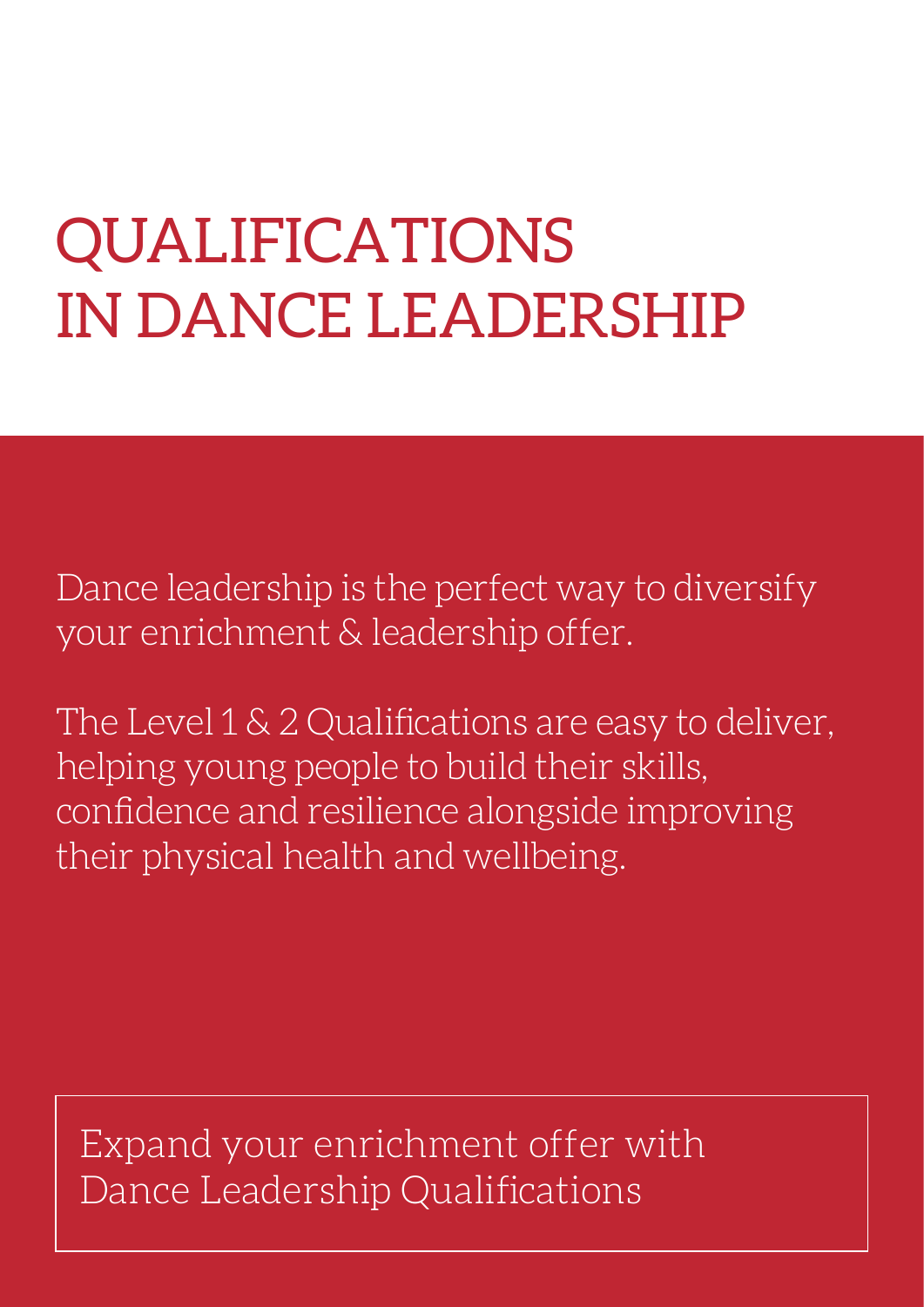## **Qualifications in Dance Leadership**

**Many young people develop a passion for dance at a young age, but there is a significant drop off in participation at secondary school and in community engagement – either due to other commitments, finance or provision within schools and community organisations.**

Our Dance Leadership Qualifications have been designed with today's education landscape in mind to help young people return to more consistent learning structures and maximise their passion for dance, gaining life changing skills, experiences and nationally recognised qualifications in the process.

With physical inactivity being particularly apparent amongst teenage girls, our Level 1 & 2 Dance Leadership Qualifications are the perfect vehicle to not only engage inactive learners, but also give them the platform to develop vital leadership skills and improve their confidence.

Your Dance Leaders can also become advocates for leadership and help engage their peers and younger learners. They will also have the skills necessary to help run dance clubs throughout your organisation and their community to help others become more physically active and engaged.

#### **We have a range of qualifications which use dance as a basis to learn valuable leadership skills suitable for all abilities.**

**Level 1** Qualification in Dance Leadership **Level 2** Qualification in Dance Leadership

#### **We have created over 1 million leaders through our qualifications; this is what they had to say about us:**

- **98%** improved their communication skills **96%** learnt to work in a team
- **94%** believed they were more employable
- **78%** said it helped get their first job
- **87%** inspired to get more people engaged
- **83%** wanted to do more in the community



#### **What do organisations get from our qualifications?**

By introducing our Dance Leadership Qualifications, you can benefit in several ways, including:

- A platform for learners to develop invaluable leadership skills
- Raise confidence and attainment amongst learners
- A ready made, easy to deliver leadership framework, enabling learners to deliver structured and inclusive dance and physical activity sessions to their peer and community groups
- Learner Support Challenges developed to complement your learners' qualifications, adding extra opportunities to build and demonstrate their skills
- Reduce physical inactivity (particularly amongst girls)
- Create positive role models for younger learners
- Create leaders who can contribute to school or community productions and work with primary aged children
- Improve learner and participant recruitment by offering a wider range of extra-curricular activities